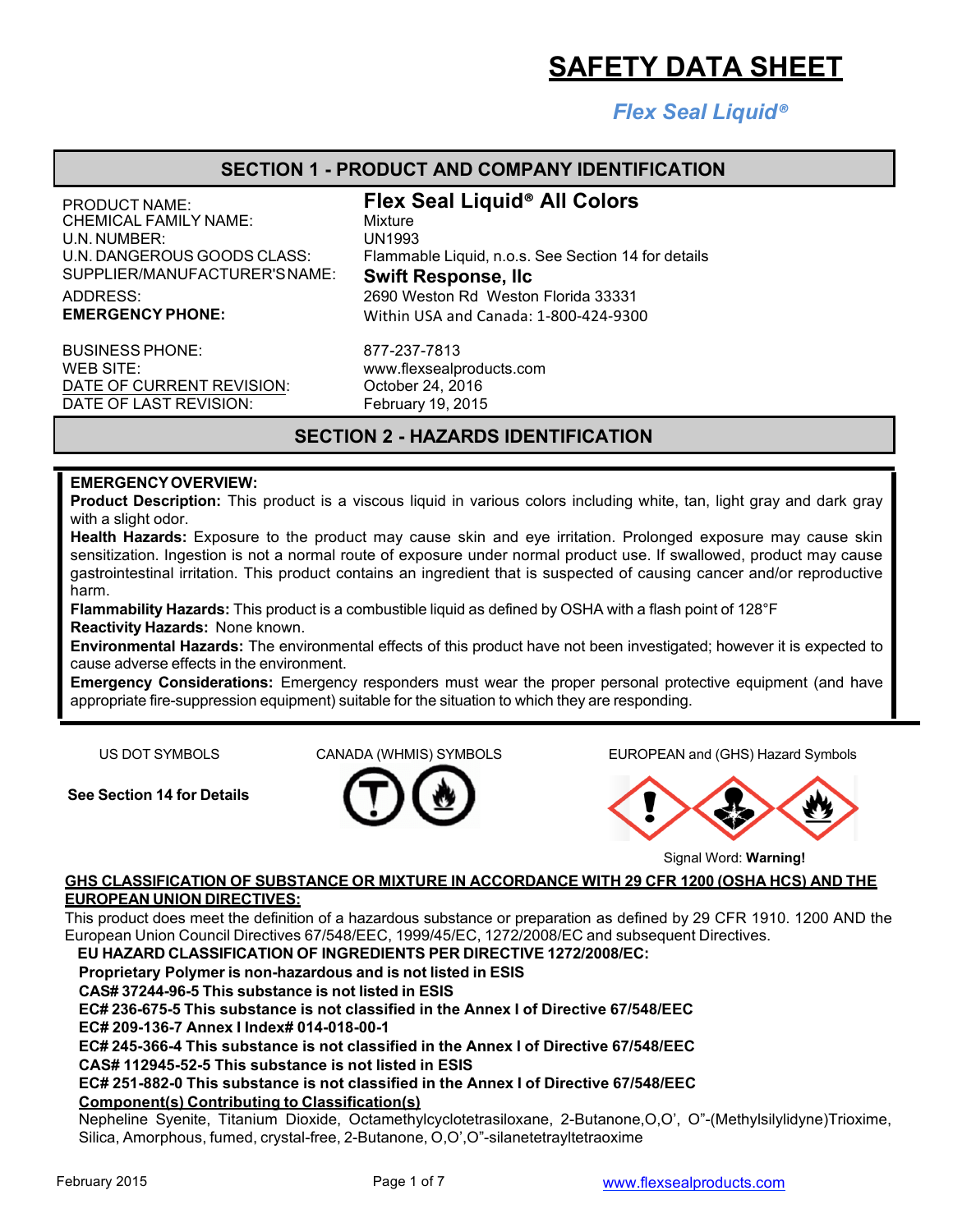*Flex Seal Liquid®*

### **GHS Hazard Classification(s):**

Reproductive Toxicity Category 2 Acute Dermal Toxicity Category 4 Chronic Aquatic Toxicity Category 4

H315: Causes skin irritation

H361: Suspected of damaging fertility or the unborn child H413: May cause long lasting harmful effects to aquatic life

#### **HEALTH HAZARDS OR RISKS FROM EXPOSURE: P264: Wash hands thoroughly after handling**

P270: Do not eat, drink or smoke when using this product

P273: Avoid release to the environment.

P280: Wear protective gloves/protective clothing/eye protection/face protection

**ACUTE:** This material may cause irritation to skin and eyes. Inhalation hazards are not expected because of low vapor pressure. Ingestion of this product may cause gastrointestinal irritation. This product contains an ingredient(s) that are suspected of causing reproductive harm.

**CHRONIC:** Prolonged or repeated skin contact may cause skin reactions.

**TARGET ORGANS:** ACUTE: Eye, Skin CHRONIC: Skin

# **SECTION 3 - COMPOSITION and INFORMATION ON INGREDIENTS**

| <b>HAZARDOUS INGREDIENTS:</b>                                                                                                                                  | CAS#                | <b>EINECS#</b>               | ICSC#             | WT <sub>%</sub> | <b>HAZARD CLASSIFICATION:</b><br><b>RISK PHRASES</b>                                 |
|----------------------------------------------------------------------------------------------------------------------------------------------------------------|---------------------|------------------------------|-------------------|-----------------|--------------------------------------------------------------------------------------|
| <b>Proprietary Polymer</b>                                                                                                                                     | <b>Trade Secret</b> | Not Listed in<br><b>ESIS</b> | <b>Not Listed</b> | $45 - 60%$      | <b>HAZARD CLASSIFICATION: None</b><br><b>RISK PHRASES: None</b>                      |
| Nepheline Syenite                                                                                                                                              | 37244-96-5          | Not Listed in<br><b>ESIS</b> | Not Listed        | $15 - 30%$      | HAZARD CLASSIFICATION: [Xi] Irritant<br>RISK PHRASES: R36/38                         |
| Titanium Dioxide (White/Gray)                                                                                                                                  | 13463-67-7          | 236-675-5                    | 0338              | $0 - 15%$       | HAZARD CLASSIFICATION: [Xi] Irritant<br>RISK PHRASES: R36/38                         |
| Carbon Black (Black/Gray)                                                                                                                                      | 1333-86-4           | 215-609-9                    | 0471              | $1 - 10%$       | Not a hazardous substance according to<br>the GHS system of classification/Labelling |
| Octamethylcyclotetrasiloxane                                                                                                                                   | 556-67-2            | 209-136-7                    | 0310              | $5 - 15%$       | HAZARD CLASSIFICATION: Repr. Cat. 3,<br>[Xn] Harmful<br>RISK PHRASES: R62, R53       |
| 2-Butanone, O, O', O"-<br>(Methylsilylidyne)Trioxime                                                                                                           | 22984-54-9          | 245-366-4                    | Not Listed        | $2 - 7%$        | HAZARD CLASSIFICATION: [Xi] Irritant<br>RISK PHRASES: R36/38                         |
| Silica, Amorphous, fumed,<br>crystal-free                                                                                                                      | 112945-52-5         | Not Listed in<br><b>ESIS</b> | Not Listed        | $1 - 3%$        | HAZARD CLASSIFICATION: [Xi] Irritant<br>RISK PHRASES: R36/38                         |
| 2-Butanone, O,O',O"-<br>silanetetrayltetraoxime                                                                                                                | 34206-40-1          | 251-882-0                    | Not Listed        | $1\%$           | HAZARD CLASSIFICATION: [Xi] Irritant<br>RISK PHRASES: R36/38                         |
| Balance of other ingredients are non-hazardous or less than 1% in concentration (or 0.1% for<br>carcinogens, reproductive toxins, or respiratory sensitizers). |                     |                              |                   |                 |                                                                                      |

**NOTE:** ALL WHMIS required information is included in appropriate sections based on the ANSI Z400.1-2010 format. This product has been classified in accordance with the hazard criteria of the CPR and the MSDS contains all the information required by the CPR, EU Directives and the Japanese Industrial Standard *JIS Z 7250: 2000*.

# **SECTION 4 - FIRST-AID MEASURES**

**EYE CONTACT:** If product enters the eyes, open eyes while under gentle running water for at least 15 minutes. Seek medical attention if irritation develops.

**SKIN CONTACT:** Wash skin thoroughly after handling. Seek medical attention if irritation develops and persists. Remove contaminated clothing. Launder contaminated clothing before re-use.

**INHALATION:** If breathing becomes difficult, remove victim to fresh air. If necessary, use artificial respiration to support vital functions. Seek medical attention if breathing difficulty continues.

February 2015 Page 2 of 7 www.flexsealproducts.com **INGESTION:** If product is swallowed, call physician or poison control center for most current information. If professional advice is not available, do not induce vomiting. Never induce vomiting or give diluents (milk or water) to someone who is

#### **HazardStatement(s): PrecautionaryStatement(s):**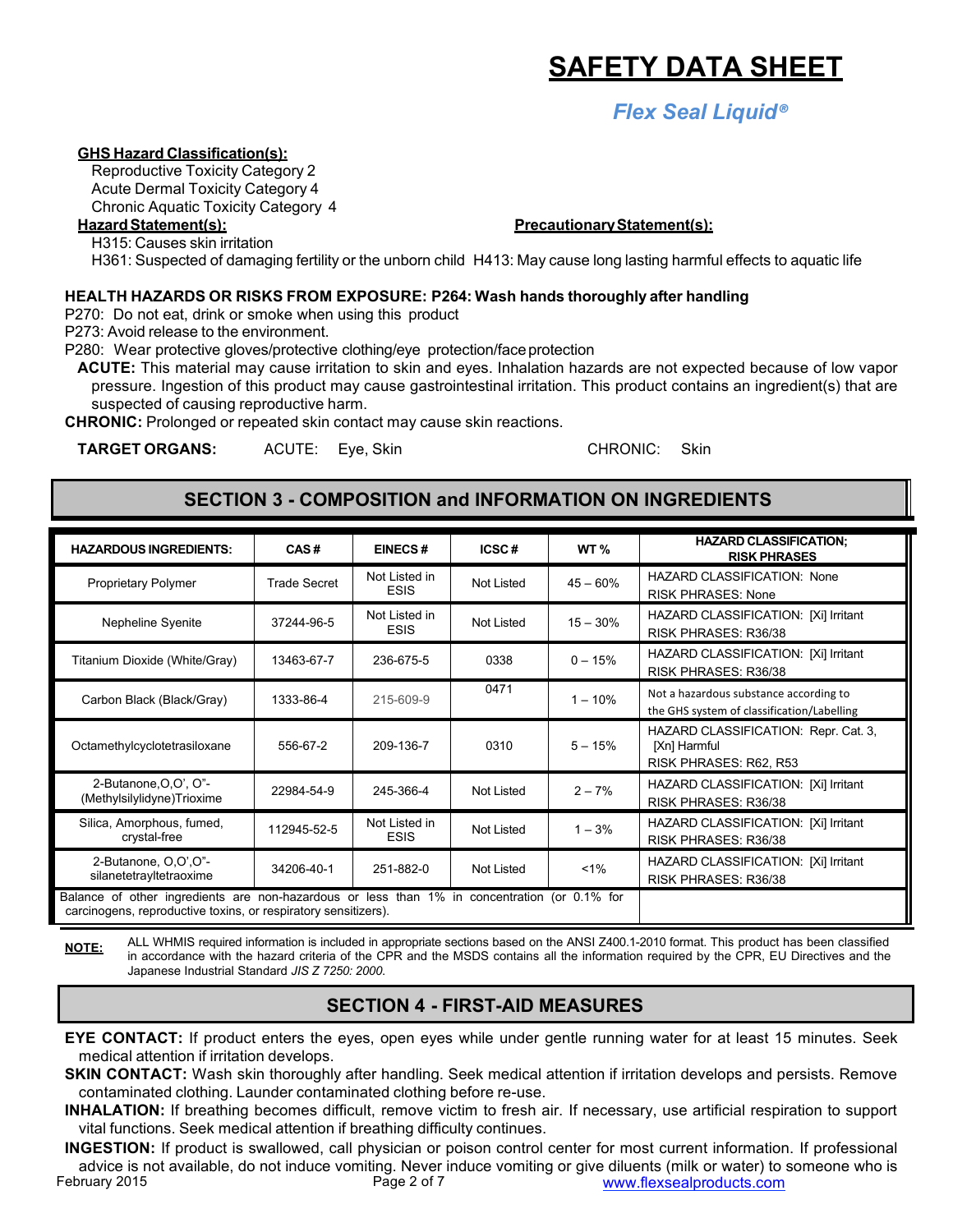# *Flex Seal Liquid®*

unconscious, having convulsions, or who cannot swallow. Seek medical advice. Take a copy of the label and/or MSDS with the victim to the health professional.

**EDICAL CONDITIONS AGGRAVATED BY EXPOSURE:** Pre-existing skin, or eye problems may be aggravated by exposure to this product.

**RECOMMENDATIONS TO PHYSICIANS:** Treat symptoms and reduce over-exposure.

# **SECTION 5 - FIRE-FIGHTING MEASURES**

| $128^{\circ}$ F |
|-----------------|
| Not Es          |
| Lower           |
|                 |

**Not Established** (LEL): Not Established (UEL): Upper Not Established

FIRE EXTINGUISHING MATERIALS: Carbon dioxide, foam, dry chemical, halon, water spray, sand, limestone powder. **UNUSUAL FIRE AND EXPLOSION HAZARDS:** This material has been tested to ASTM D-4206 Standard and found not to sustain combustion Explosion Sensitivity to Mechanical Impact: Not Sensitive.

Explosion Sensitivity to Static Discharge: Not Sensitive

**SPECIAL FIRE-FIGHTING PROCEDURES**: Incipient fire responders should wear eye protection. Structural firefighters must wear Self-Contained Breathing Apparatus and full protective equipment. Isolate materials not yet involved in the fire and protect personnel. Move containers from fire area if this can be done without risk; otherwise, cool with carefully applied water spray. If possible, prevent runoff water from entering storm drains, bodies of water, or other environmentally sensitive areas.



**Hazard Scale: 0** = Minimal **1** = Slight **2** = Moderate **3** = Serious **4** = Severe \* = Chronic hazard

# **SECTION 6 - ACCIDENTAL RELEASE MEASURES**

**SPILL AND LEAK RESPONSE:** Personnel should be trained for spill response operations.

**SPILLS:** Contain spill if safe to do so. Prevent entry into drains, sewers, and other waterways. Soak up with a non- combustible absorbent material and place in an appropriate container for disposal. Dispose of in accordance with applicable Federal, State, and local procedures (see Section 13, Disposal Considerations).

# **SECTION 7 - HANDLING and STORAGE**

contaminated clothing immediately.<br>
and the 2015 Page 3 of 7 www.flexibiology.com **WORK PRACTICES AND HYGIENE PRACTICES:** As with all chemicals, avoid getting this product ON YOU or IN YOU. Wash thoroughly after handling this product. Do not eat, drink, smoke, or apply cosmetics while handling this product. Avoid breathing vapors/mists generated by this product. Use in a well-ventilated location. Remove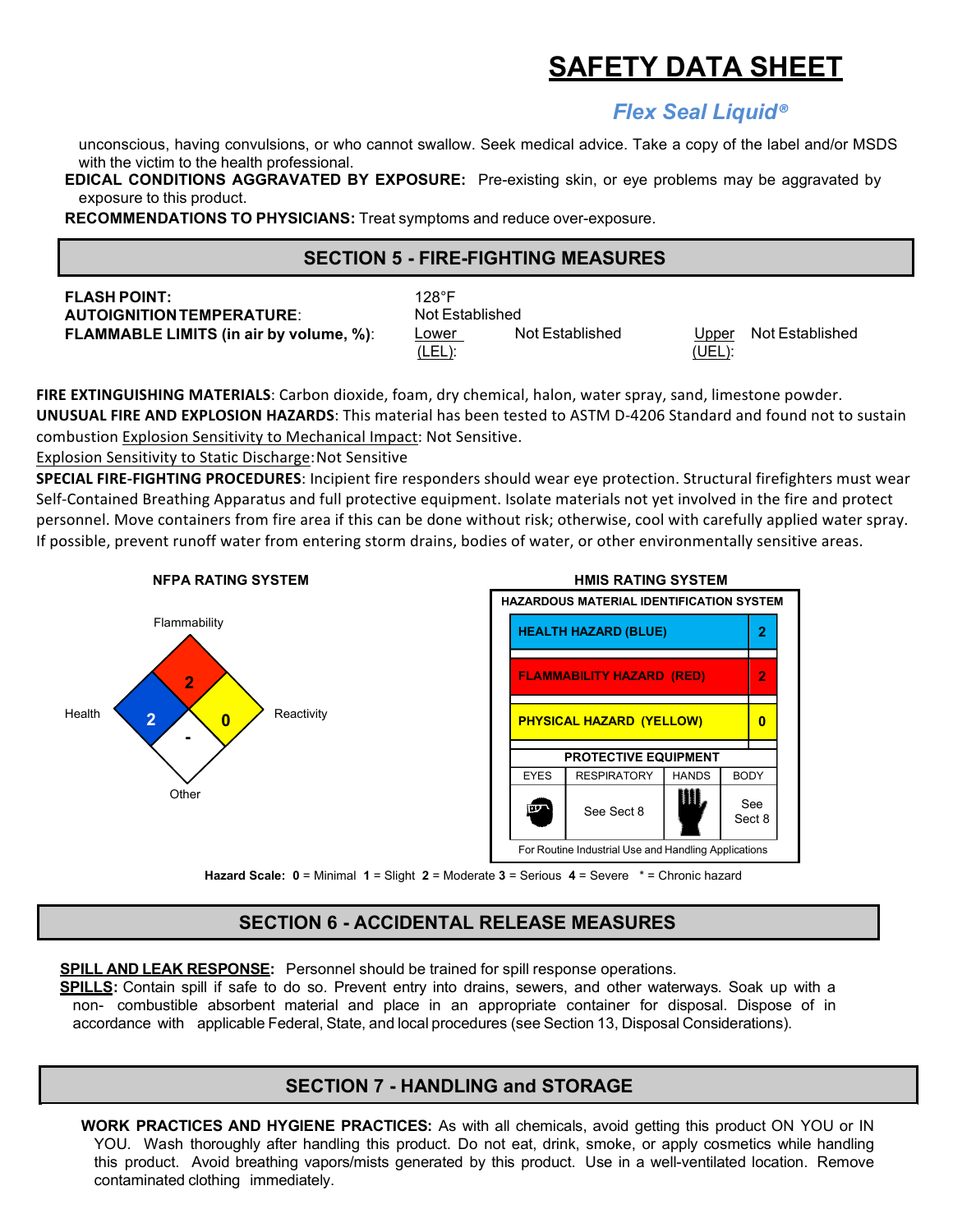*Flex Seal Liquid®*

#### **STORAGE AND HANDLING PRACTICES:** Keep container tightly closed and in a dry and cool place.

#### **EXPOSURE LIMITS/GUIDELINES:**

| <b>Chemical Name</b>                                | CAS#          | <b>ACGIH TWA</b>    | <b>OSHATWA</b>      | <b>WEEL</b>         |
|-----------------------------------------------------|---------------|---------------------|---------------------|---------------------|
| Proprietary Polymer                                 | Non-Hazardous | Not Listed          | Not Listed          | Not Listed          |
| <b>Nepheline Syenite</b>                            | 37244-96-5    | Not Listed          | Not Listed          | Not Listed          |
| <b>Titanium Dioxide</b>                             | 13463-67-7    | $10 \text{ mg/m}^3$ | $10 \text{ mg/m}^3$ | $10 \text{ mg/m}^3$ |
| Octamethylcyclotetrasiloxane                        | 556-67-2      | Not Listed          | Not Listed          | Not Listed          |
| 2-Butanone, O.O', O"-<br>(Methylsilylidyne)Trioxime | 22984-54-9    | <b>Not Listed</b>   | Not Listed          | <b>Not Listed</b>   |
| Silica, Amorphous, fumed, crystal-<br>free          | 112945-52-5   | Not Listed          | Not Listed          | Not Listed          |
| 2-Butanone, O,O',O"-<br>silanetetrayltetraoxime     | 34206-40-1    | Not Listed          | Not Listed          | Not Listed          |

Currently, International exposure limits are not established for the components of this product. Please check with competent authority in each country for the most recent limits in place.

**VENTILATION AND ENGINEERING CONTROLS:** Use with adequate ventilation to ensure exposure levels are maintained below the limits provided above. Use local exhaust ventilation to control airborne vapor. Ensure eyewash/safety shower stations are available near areas where this product is used.

The following information on appropriate Personal Protective Equipment is provided to assist employers in complying with OSHA regulations found in 29 CFR Subpart I (beginning at 1910.132) or equivalent standard of Canada, or standards of EU member states (including EN 149 for respiratory PPE, and EN 166 for face/eye protection), and those of Japan. Please reference applicable *regulations and standards for relevant details.*

**RESPIRATORY PROTECTION:** Maintain airborne contaminant concentrations below guidelines listed above, if applicable. If necessary, use only respiratory protection authorized in the U.S. Federal OSHA Respiratory Protection Standard (29 CFR 1910.134), equivalent U.S. State standards, Canadian CSA Standard Z94.4-93, the European Standard EN149, or EU member states.

**EYE PROTECTION:** Safety glasses or chemical goggles as appropriate to prevent eye contact. If necessary, refer to U.S. OSHA 29 CFR 1910.133 or appropriate Canadian Standards.

**HAND PROTECTION:** Use chemical resistant gloves to prevent skin contact. If necessary, refer to U.S. OSHA 29 CFR 1910.138 or appropriate Standards of Canada.

**BODY PROTECTION:** Use body protection appropriate to prevent contact (e.g. lab coat, overalls). If necessary, refer to appropriate Standards of Canada, or appropriate Standards of the EU, Australian Standards, or relevant Japanese Standards.

#### **SECTION 9 - PHYSICAL and CHEMICAL PROPERTIES**

| <b>PHYSICAL STATE:</b><br><b>APPEARANCE &amp; ODOR:</b> | Liquid<br>Viscous liquid in various colors including white, tan, light gray<br>and dark gray with a slight odor. |
|---------------------------------------------------------|------------------------------------------------------------------------------------------------------------------|
| <b>ODOR THRESHOLD (PPM):</b>                            | Not Available                                                                                                    |
| <b>VAPOR PRESSURE (mmHg):</b>                           | Not Available                                                                                                    |
| <b>VAPOR DENSITY:</b>                                   | Not Available                                                                                                    |
| <b>EVAPORATION RATE (nBuAc = 1):</b>                    | Not Available                                                                                                    |
| <b>BOILING POINT (C°):</b>                              | Not Available                                                                                                    |
| <b>FREEZING POINT (C°):</b>                             | Not Available                                                                                                    |
| pH:                                                     | Not Available                                                                                                    |
| SPECIFIC GRAVITY 20°C: (WATER =1)                       | Not Available                                                                                                    |
| <b>SOLUBILITY IN WATER (%)</b>                          | Not Available                                                                                                    |

**STABILITY:** Product is stable

**DECOMPOSITION PRODUCTS:** When heated to decomposition this product produces noxious gases such as CO,  $CO<sub>2</sub>$ , and others.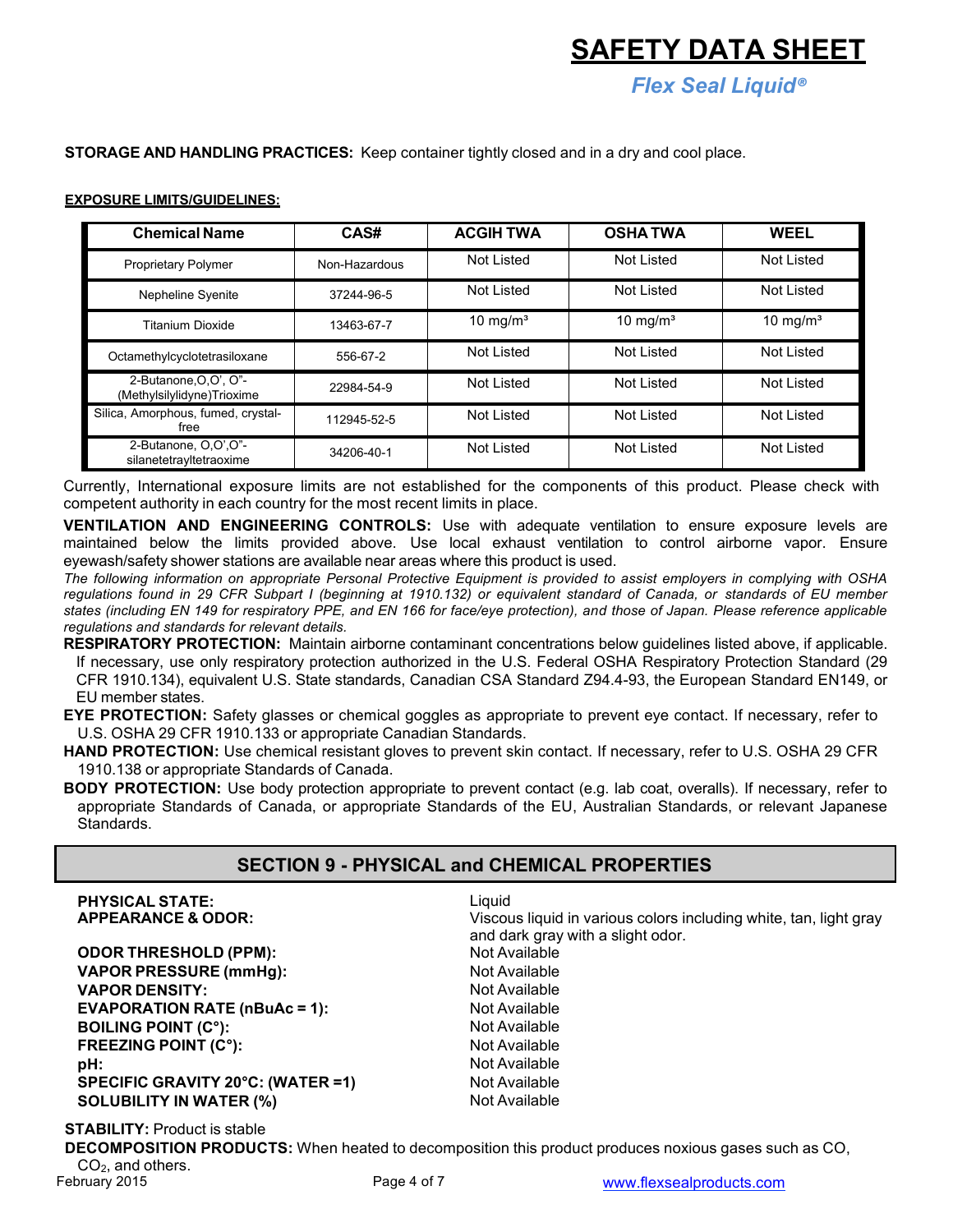*Flex Seal Liquid®*

#### **MATERIALS WITH WHICH SUBSTANCE IS INCOMPATIBLE:** None known **HAZARDOUS POLYMERIZATION:** Will not occur. **CONDITIONS TO AVOID:** Heat and sources of ignition.

# **SECTION 11 - TOXICOLOGICAL INFORMATION**

**TOXICITY DATA:** Toxicity data is available for this product:<br>CAS# 13463-67-7 LD50 Acute Oral **1978** > 10000 mg/kg CAS# 13463-67-7 LD50 Acute Oral  $>10000$  mg/kg Rat CAS# 112945-52-5 LD50 Acute Oral 3160 mg/kg Rat  $CAS# 556-67-2 LDS0 Inhalation$  >12.7 mg/kg/4Hr Rat  $CAS# 556-67-2 LD50$  Acute Oral 1540 mg/kg Rat  $CAS# 556-67-2 LDS0$  Acute Dermal  $>2400$  mg/kg Rat

**SUSPECTED CANCER AGENT:** One or more of the ingredients are found on the following lists: FEDERAL OSHA Z LIST, NTP, CAL/OSHA, IARC and therefore are considered to be, or suspected to be a cancer-causing agent by these agencies.

Titanium dioxide (13463-67-7)

ACGIH: A4 – Not classifiable as a Human Carcinogen

NIOSH: Potential occupational carcinogen

IARC: Monograph 93 posted, Monograph 47 [1989] (Group 2B (possibly carcinogenic to humans))

**IRRITANCY OF PRODUCT:** Contact with this product can be irritating to exposed skin and eyes.

**SENSITIZATION OF PRODUCT:** This product is considered a skin sensitizer.

**REPRODUCTIVE TOXICITY INFORMATION:** Octamethylcyclotetrasiloxane CAS# 556-67-2 is listed by the European Chemical Commission as a reproductive hazard causing harmful effects to fertility or the unborn child.

**SPECIFIC TARGET ORGAN TOXICITY – SINGLE EXPOSURE:** None known

**SPECIFIC TARGET ORGAN TOXICITY – REPEATED EXPOSURE:** None known

**ASPIRATION HAZARD:** None

# **SECTION 12 - ECOLOGICAL INFORMATION**

#### **ALL WORK PRACTICES MUST BE AIMED AT ELIMINATING ENVIRONMENTAL CONTAMINATION.**

**ENVIRONMENTAL STABILITY:** No specific data is available for this product, however this product is not expected to be readily biodegradable

**EFFECT OF MATERIAL ON PLANTS or ANIMALS:** No specific data is currently available on this product's effects on plants or animals.

**EFFECT OF CHEMICAL ON AQUATIC LIFE:** No specific data is currently available on this product's effects on aquatic life, however release of this product may have long term effects on the aquatic environment.

Specific Component Data:

Octamethylcyclotetrasiloxane(556-67-2)

Test & Species Conditions

96 Hr LC50 Brachydanio rerio >500 mg/L

96 Hr LC50 Lepomis macrochirus >1000 mg/L

24 Hr EC50 Daphnia magna 25.2 mg/L

### **SECTION 13 - DISPOSAL CONSIDERATIONS**

**PREPARING WASTES FOR DISPOSAL:** Waste disposal must be in accordance with appropriate Federal, State, and local regulations, those of Canada, Australia, EU Member States and Japan.

**RCRA WASTE CODE:** None listed

**EU WASTE CODE:** Not Listed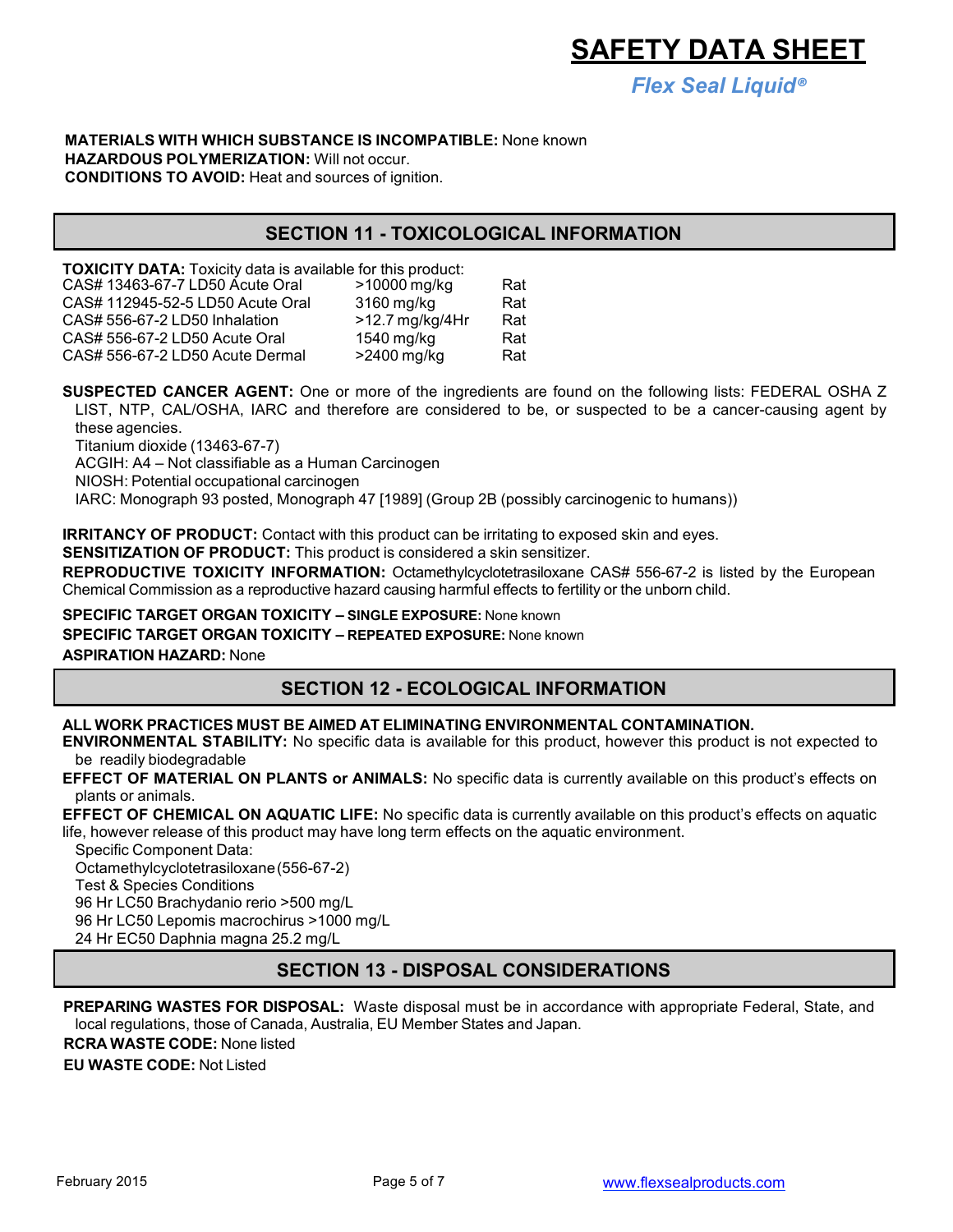*Flex Seal Liquid®*

### **SECTION 14 - TRANSPORTATION INFORMATION**

**US DOT; IATA; IMO; ADR:**

### **THIS PRODUCT IS CLASSIFIED AS DANGEROUS GOODS AS DEFINED BY 49 CFR 172.101 BY THE U.S. DEPARTMENT OF TRANSPORTATION.**

This product has been tested to the ASTM D-4206 Standard and determined that it does not sustain combustion. As result it is exempt from regulations when shipped ground or rail within the U.S.A.

**PROPER SHIPPING NAME:** Non-Regulated when shipped ground or rail with U.S.A.

#### **HAZARD CLASS NUMBER and DESCRIPTION:** None

**UN IDENTIFICATION NUMBER:** None

**PACKING GROUP:** None

**DOT LABEL(S) REQUIRED:** None

#### **NORTH AMERICAN EMERGENCY RESPONSE GUIDEBOOK NUMBER (2004):** None

**MARINE POLLUTANT:** This products ingredients that are not classified by the DOT as a Marine Pollutant (as defined by 49 CFR 172.101, Appendix B)

DOMESTIC AIR SHIPMENTS: This product has been tested to the ASTM D-4206 Standard and determined that it does not sustain combustion. As result it is not regulated when shipped within the following parameters:

- A. Maximum allowable package sizes are: **Cargo and Cargo Containing** Containing the containing of the containing of the containing of the containing of the containing of the containing of the containing of the containing o
- i. Sixty (60) liters for passenger aircraft, and  $\mathbb{E}[\mathbf{X}]$
- ii. Two hundred twenty (220) liters for cargo aircraft.
- A similable matrice containing more than sixty (60) liters of total product must be clearly marked "FOR CARGE B. Single packages containing more than sixty (60) liters of total product must be clearly marked "FOR CARGO<br>AIRCRAET ONLY" AIRCRAFT ONLY".

TRANSPORT CANADA, TRANSPORTATION OF DANGEROUS GOODS REGULATIONS:

This product is classified as Dangerous Goods, per regulations of Transport Canada.

INTERNATIONAL AIR TRANSPORT ASSOCIATION (IATA):

**PROPER SHIPPING NAME:** Flammable Liquid, n.o.s.

**HAZARD CLASS NUMBER and DESCRIPTION:** Class 3 Flammable

**UN IDENTIFICATION NUMBER:** UN1993

**PACKING GROUP:** PGIII

**DOT LABEL(S) REQUIRED:** Flammable class 3

INTERNATIONAL MARITIME ORGANIZATION (IMO) DESIGNATION:

This product is classified as Dangerous Goods by the International Maritime Organization.

EUROPEAN AGREEMENT CONCERNING THE INTERNATIONAL CARRIAGE OF DANGEROUS GOODS BY ROAD (ADR):

This product is classified by the United Nations Economic Commission for Europe to be dangerous goods. Harmonized Tariff Code Not Listed

### **SECTION 15 - REGULATORY INFORMATION**

#### **UNITED STATES REGULATIONS**

**SARA REPORTING REQUIREMENTS:** This product is not subject to the reporting requirements of Sections 302, 304 and 313 of Title III of the Superfund Amendments and Reauthorization Act., as follows: None

**TSCA:** All components in this product are listed on the US Toxic Substances Control Act (TSCA) inventory of chemicals.

**SARA 311/312:**

| Acute Yes | Chronic Health: Yes | Fire: Yes | Reactivity: No |  |
|-----------|---------------------|-----------|----------------|--|
| Health:   |                     |           |                |  |

**U.S. SARA THRESHOLD PLANNING QUANTITY:** There are no specific Threshold Planning Quantities for this product. The default Federal MSDS submission and inventory requirement filing threshold of 10,000 lb (4,540 kg) may apply, per 40 CFR 370.20.

**U.S. CERCLA REPORTABLE QUANTITY (RQ):** None

**CALIFORNIA SAFE DRINKING WATER AND TOXIC ENFORCEMENT ACT (PROPOSITION 65):** None of the Ingredients are on the California Proposition 65 lists.

#### **CANADIANREGULATIONS:**

**CANADIAN DSL/NDSL INVENTORY STATUS:**All of the components of this product are on the DSL Inventory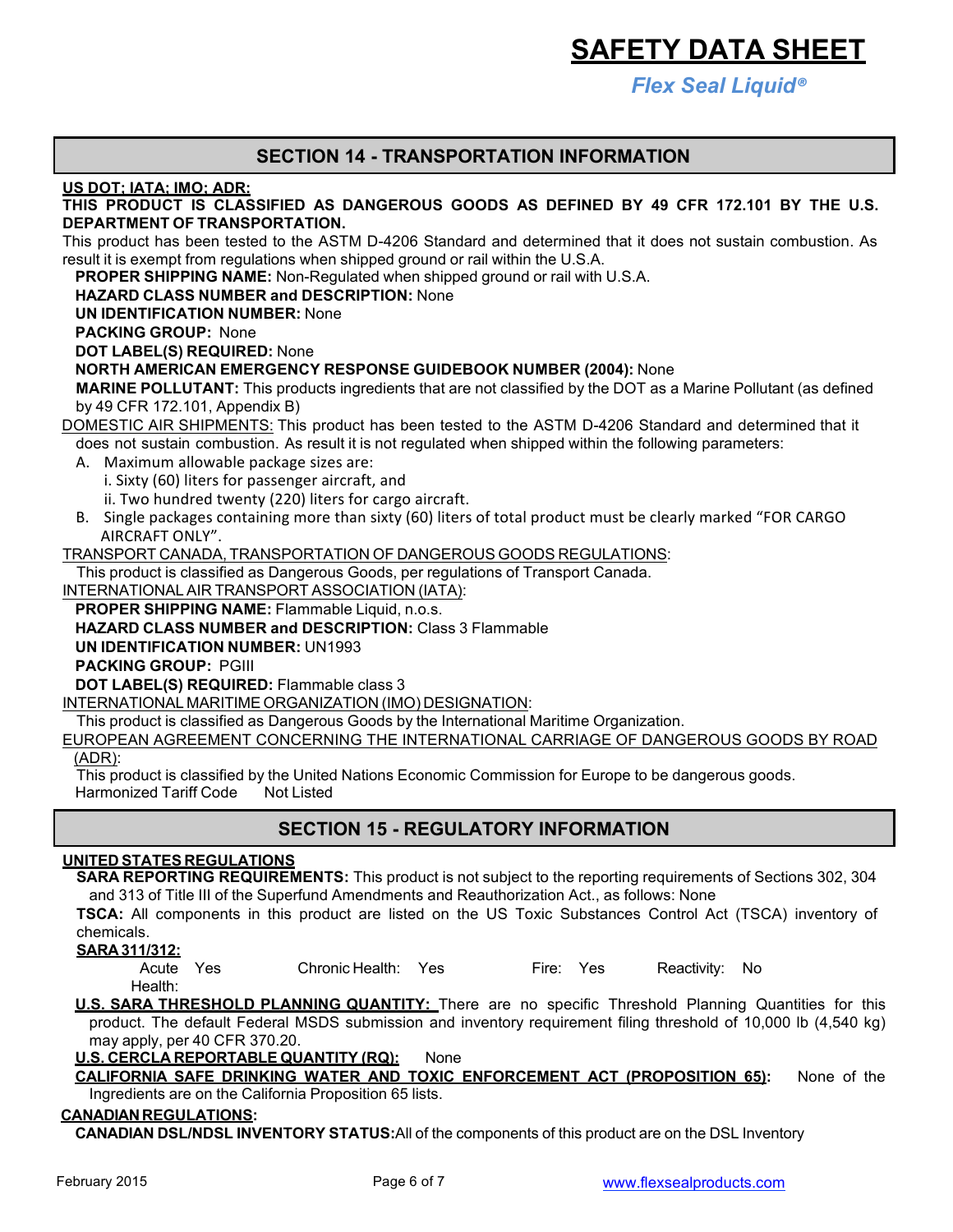*Flex Seal Liquid®*

**CANADIAN ENVIRONMENTAL PROTECTION ACT (CEPA) PRIORITIES SUBSTANCES LISTS:** No component of This product is on the CEPA First Priorities Substance Lists.

**CANADIAN WHMIS CLASSIFICATION and SYMBOLS:** This product is categorized as a Class B Division 3 Combustible liquid, and Class D Division 2B Materials causing other toxic effects, as per the Controlled Product Regulations.

**EUROPEAN ECONOMIC COMMUNITY INFORMATION:**

**EU LABELING AND CLASSIFICATION:**

**Classification of the mixture according to Regulation (EC) No1272/2008. See section 2 for details.**